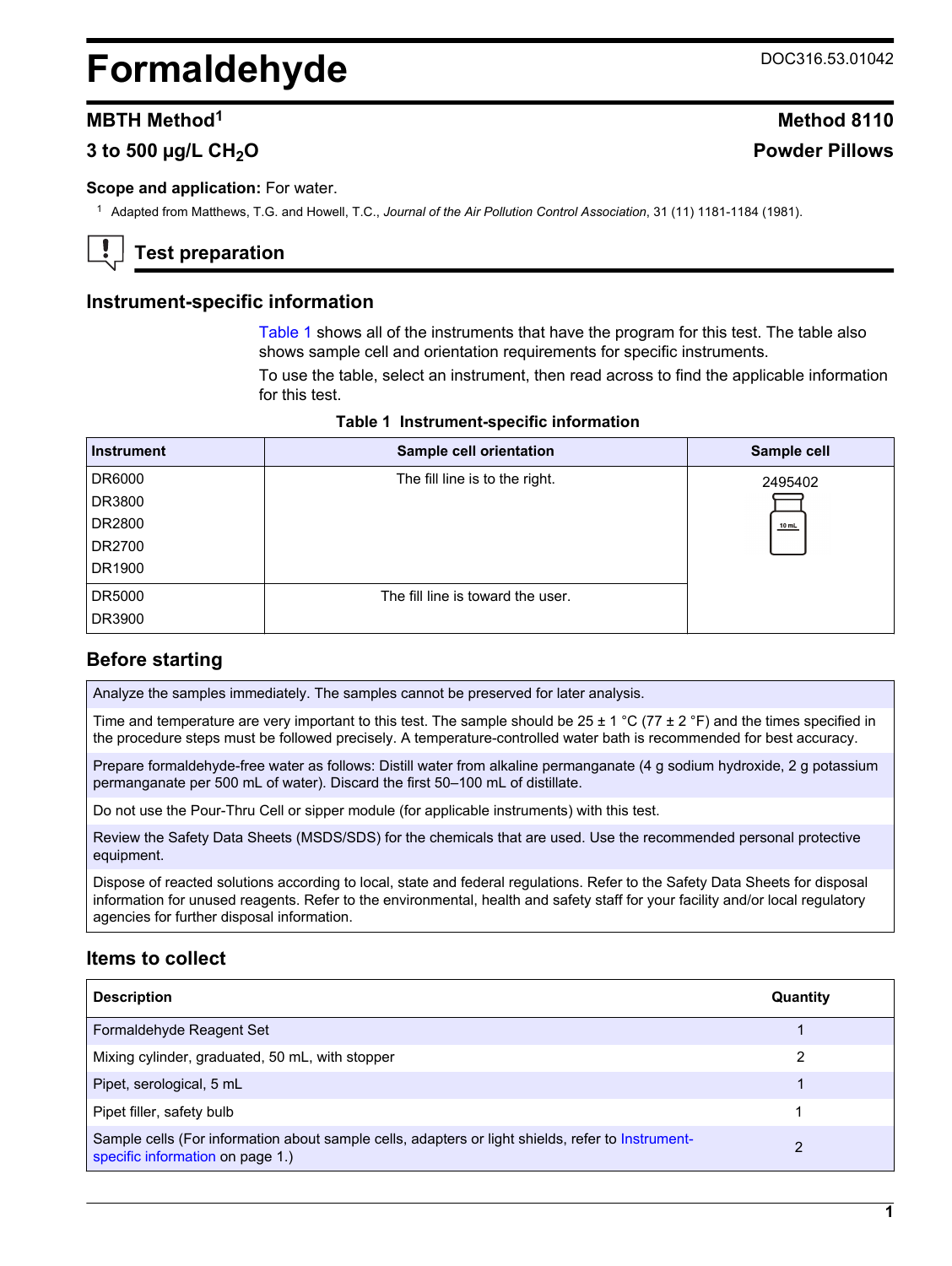Refer to [Consumables and replacement items](#page-5-0) on page 6 for order information.

# **Sample collection**

- Analyze the samples immediately. The samples cannot be preserved for later analysis.
- Collect samples in clean glass or plastic bottles with tight-fitting caps. Completely fill the bottle and immediately tighten the cap.
- Prevent agitation of the sample and exposure to air.

# **Test procedure**



**1.** Start program **200 Formaldehyde**. For information about sample cells, adapters or light shields, refer to [Instrument](#page-0-0)[specific information](#page-0-0) on page 1.



**2. Prepare the blank:** Pour 25 mL of formaldehyde-free water into a 50‑mL mixing cylinder.



**3.** Add the contents of one MBTH powder pillow to the blank. Put the stopper on the mixing cylinder.



**4.** Start the instrument timer. A 17-minute reaction time starts. Immediately proceed with the next step after the timer starts.



**5.** Immediately after the reaction period starts, shake the blank sample vigorously for 20 seconds. **Do not wait for the timer to expire.**



**6. Prepare the sample:** Fill a mixing cylinder to the 25 mL line with sample.



**7.** When the timer shows **"15:00"**, add the contents of one MBTH powder pillow to the prepared sample.



**8.** Put the stopper on the mixing cylinder. Shake vigorously for 20 seconds.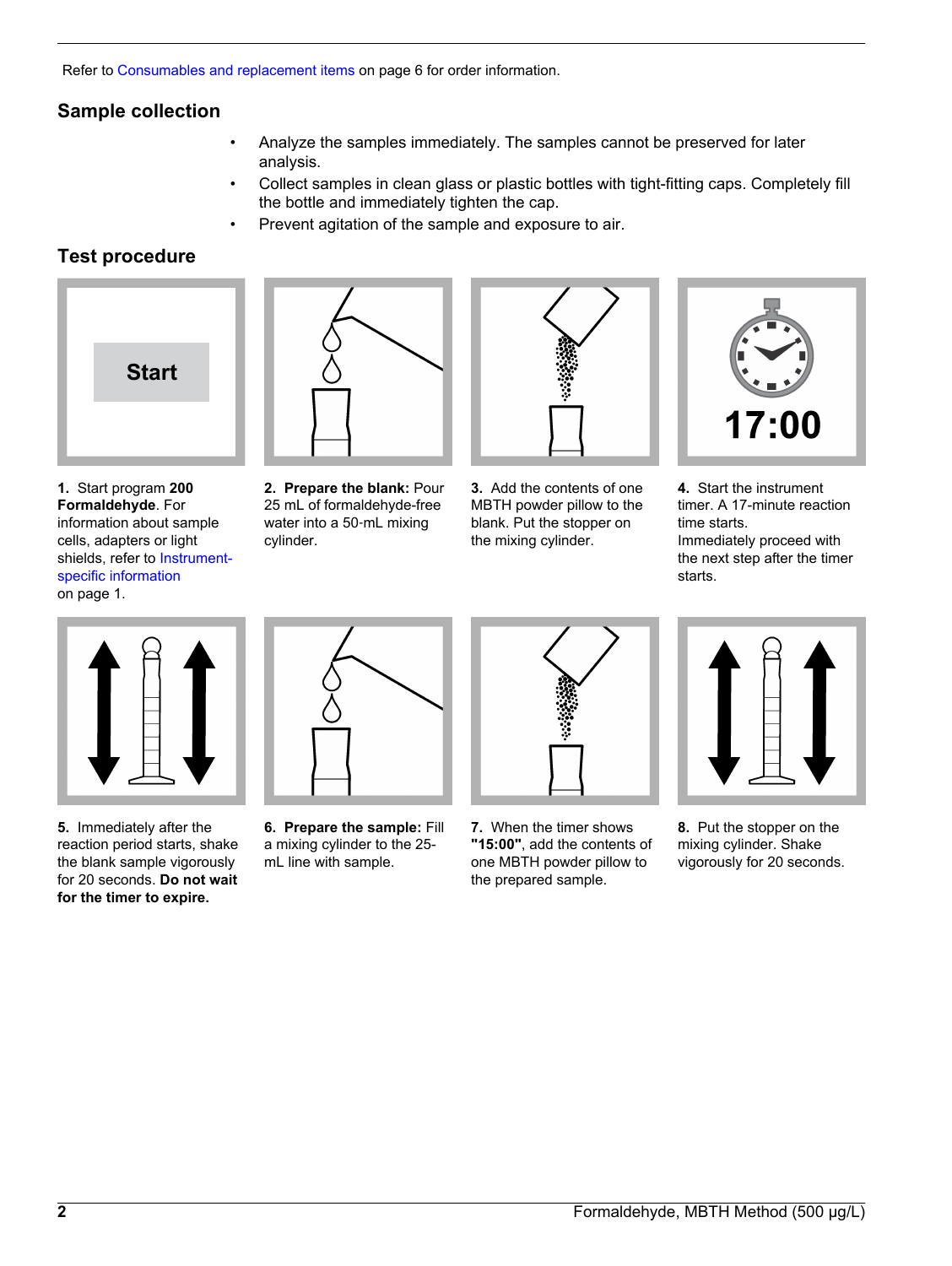

**9.** When the timer shows **"12:00"**, use a pipet to add 2.5 mL of Developing Solution for Low Range Formaldehyde to the blank.



**10.** Put the stopper on the mixing cylinder. Invert the mixing cylinder several times to mix.



**11.** When the timer shows **"10:00"**, use a pipet to add 2.5 mL of Developing Solution for Low Range Formaldehyde to the prepared sample.



**12.** Put the stopper on the mixing cylinder. Invert the mixing cylinder several times to mix.



**13.** Just before the timer shows **"2:00"**, pour 10 mL of the blank solution into a sample cell. Pour the solution slowly to prevent bubbles on the cell walls. If bubbles form, swirl to remove the bubbles.



**14.** Immediately clean the blank sample cell.



**15.** Insert the blank into the cell holder.



**16.** When the timer shows **"2:00"** push **ZERO**. The display shows 0  $\mu$ g/L CH<sub>2</sub>O.



**17.** Fill a second sample cell with 10 mL of the prepared sample.



**18.** Clean the prepared sample cell.



**19.** Insert the prepared sample into the cell holder.



**20.** When the timer expires, push **READ**. Results show in  $\mu$ g/L CH<sub>2</sub>O.

# **Interferences**

| Interfering substance | Interference level                  |
|-----------------------|-------------------------------------|
| Acetate               | More than 1000 mg/L                 |
| Aldehydes (other)     | Positive interference at all levels |
| Ammonium (as N)       | More than 10 mg/L                   |
| Aniline               | More than 10 mg/L                   |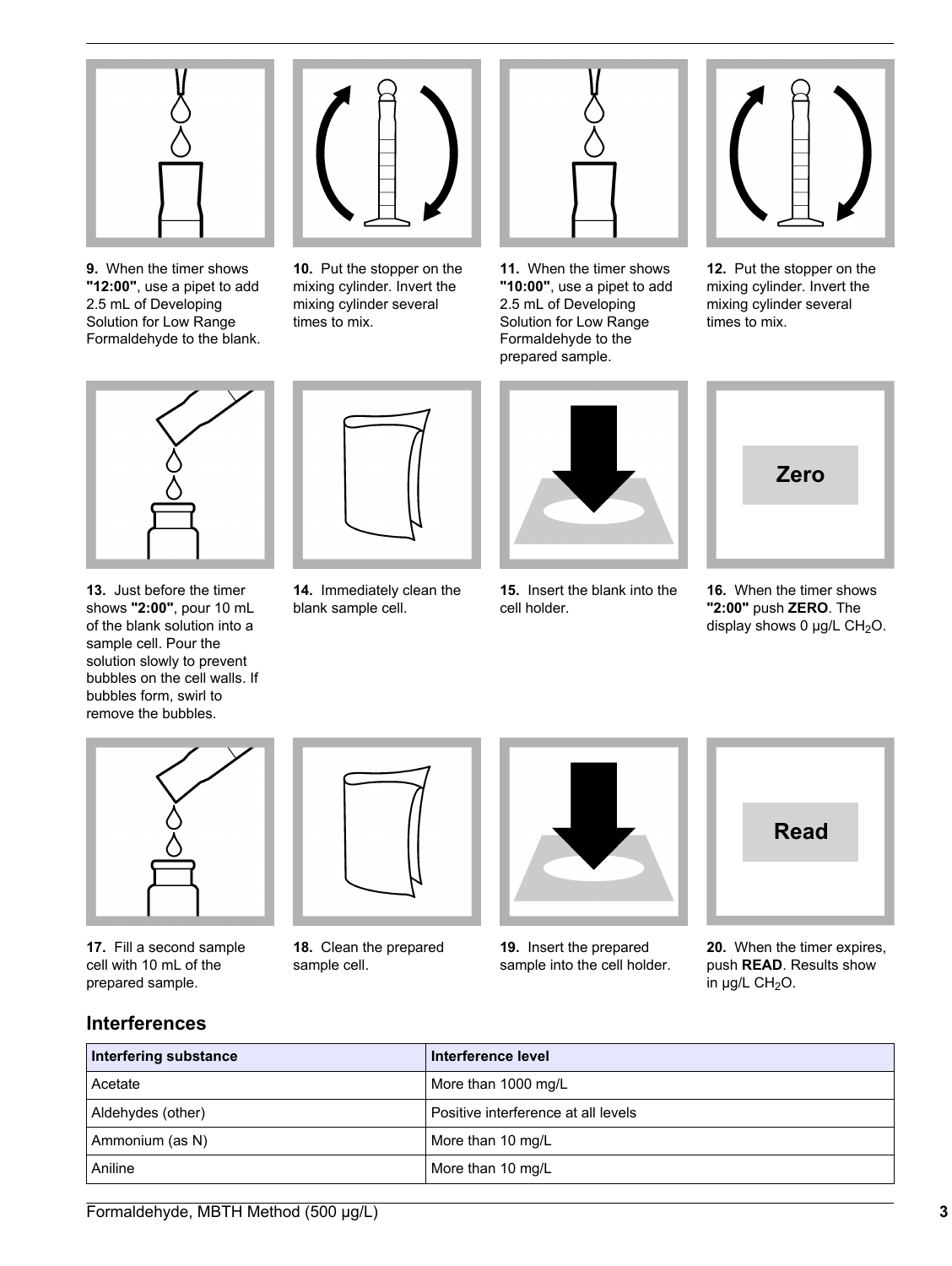<span id="page-3-0"></span>

| <b>Interfering substance</b> | Interference level    |
|------------------------------|-----------------------|
| <b>Bicarbonate</b>           | More than 1000 mg/L   |
| Calcium                      | More than 3500 mg/L   |
| Carbonate                    | More than 500 mg/L    |
| Chloride                     | More than 5000 mg/L   |
| Copper                       | More than 1.6 mg/L    |
| Cyclohexylamine              | More than 250 mg/L    |
| Ethanolamine                 | More than 33 mg/L     |
| Ethylenediamine              | More than 1.5 mg/L    |
| Glucose                      | More than 1000 mg/L   |
| Glycine                      | More than 1000 mg/L   |
| Iron $(Fe^{3+})$             | More than 12 mg/L     |
| Lead                         | More than 100 mg/L    |
| Manganese                    | More than 500 mg/L    |
| Mercury                      | More than 70 mg/L     |
| Morpholine                   | More than 0.36 mg/L   |
| Nitrate                      | More than 1000 mg/L   |
| Nitrite                      | More than 8 mg/L      |
| Phenol                       | More than 1050 mg/L   |
| Phosphate                    | More than 200 mg/L    |
| Silica                       | More than 40 mg/L     |
| Sulfate                      | More than 10,000 mg/L |
| Urea                         | More than 1000 mg/L   |
| Zinc                         | More than 1000 mg/L   |

# **Accuracy check**

#### **Standard additions method (sample spike)**

Use the standard additions method (for applicable instruments) to validate the test procedure, reagents and instrument and to find if there is an interference in the sample. Items to collect:

- 4000-mg/L Formaldehyde Standard Solution
- 50-mL mixing cylinder, graduated (3x)
- Flask, volumetric, Class A, 100-mL glass
- Pipet, TenSette®, 0.1–1.0 mL and tips
- Formaldehyde-free water
- **1.** Prepare a 8000-µg/L (8-mg/L) formaldehyde standard solution as follows:
	- **a.** Use a pipet to add 0.2 mL of a 4000-mg/L formaldehyde standard solution into a 100-mL volumetric flask.
	- **b.** Dilute to the mark with formaldehyde-free water. Mix well. Prepare this solution daily.
- **2.** Use the test procedure to measure the concentration of the sample, then keep the (unspiked) sample in the instrument.
- **3.** Go to the Standard Additions option in the instrument menu.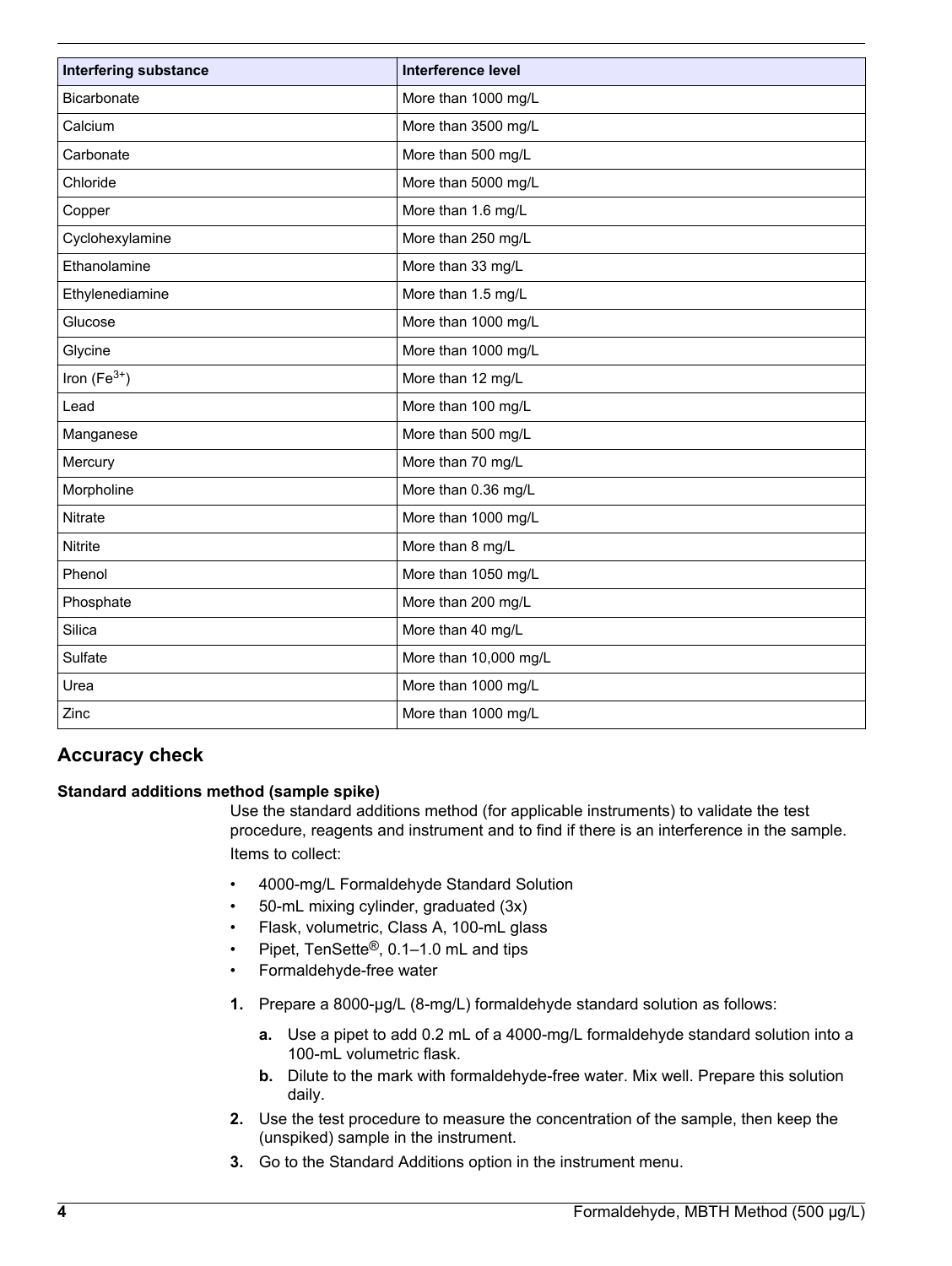- **4.** Select the values for standard concentration, sample volume and spike volumes.
- **5.** Prepare three spiked samples: use the TenSette pipet to add 0.1 mL, 0.2 mL and 0.3 mL of the prepared standard solution, respectively, to three 25-mL portions of fresh sample. Mix well.
- **6.** Use the test procedure to measure the concentration of each of the spiked samples. Start with the smallest sample spike. Measure each of the spiked samples in the instrument.
- **7.** Select **Graph** to compare the expected results to the actual results.

*Note: If the actual results are significantly different from the expected results, make sure that the sample volumes and sample spikes are measured accurately. The sample volumes and sample spikes that are used should agree with the selections in the standard additions menu. If the results are not within acceptable limits, the sample may contain an interference.*

#### **Standard solution method**

Use the standard solution method to validate the test procedure, the reagents and the instrument.

Items to collect:

- 8000-µg/L (8-mg/L) Formaldehyde Standard Solution (refer to [Standard additions](#page-3-0) [method \(sample spike\)](#page-3-0) on page 4 for preparation)
- 50-mL mixing cylinder, graduated
- Pipet, TenSette®, 0.1–1.0 mL and tips
- Formaldehyde-free water
- **1.** Prepare a 320-µg/L formaldehyde standard solution as follows:
	- **a.** Use a pipet to add 1.00 mL of an 8000-µg/L formaldehyde standard solution into the mixing cylinder.
	- **b.** Dilute to the 25-mL mark with formaldehyde-free water. Mix well. Prepare this solution daily.
- **2.** Use the test procedure to measure the concentration of the prepared standard solution.
- **3.** Compare the expected result to the actual result.

*Note: The factory calibration can be adjusted slightly with the standard calibration adjust option so that the instrument shows the expected value of the standard solution. The adjusted calibration is then used for all test results. This adjustment can increase the test accuracy when there are small variations in the reagents or instruments.*

#### **Method performance**

The method performance data that follows was derived from laboratory tests that were measured on a spectrophotometer during ideal test conditions. Users can get different results under different test conditions.

| Program | <b>Standard</b>                 | Precision (95% confidence interval) | <b>Sensitivity</b><br>Concentration change per 0.010 Abs change |
|---------|---------------------------------|-------------------------------------|-----------------------------------------------------------------|
| 200     | 320 $\mu$ g/L CH <sub>2</sub> O | 312-328 µg/L CH <sub>2</sub> O      | $3 \mu q/L$ CH <sub>2</sub> O                                   |

# **Summary of Method**

Formaldehyde reacts with MBTH (3-methyl-2-benzothiazoline hydrazone) and a developing solution to form a blue color. The color intensity is proportional to the formaldehyde concentration. The measurement wavelength is 630 nm.